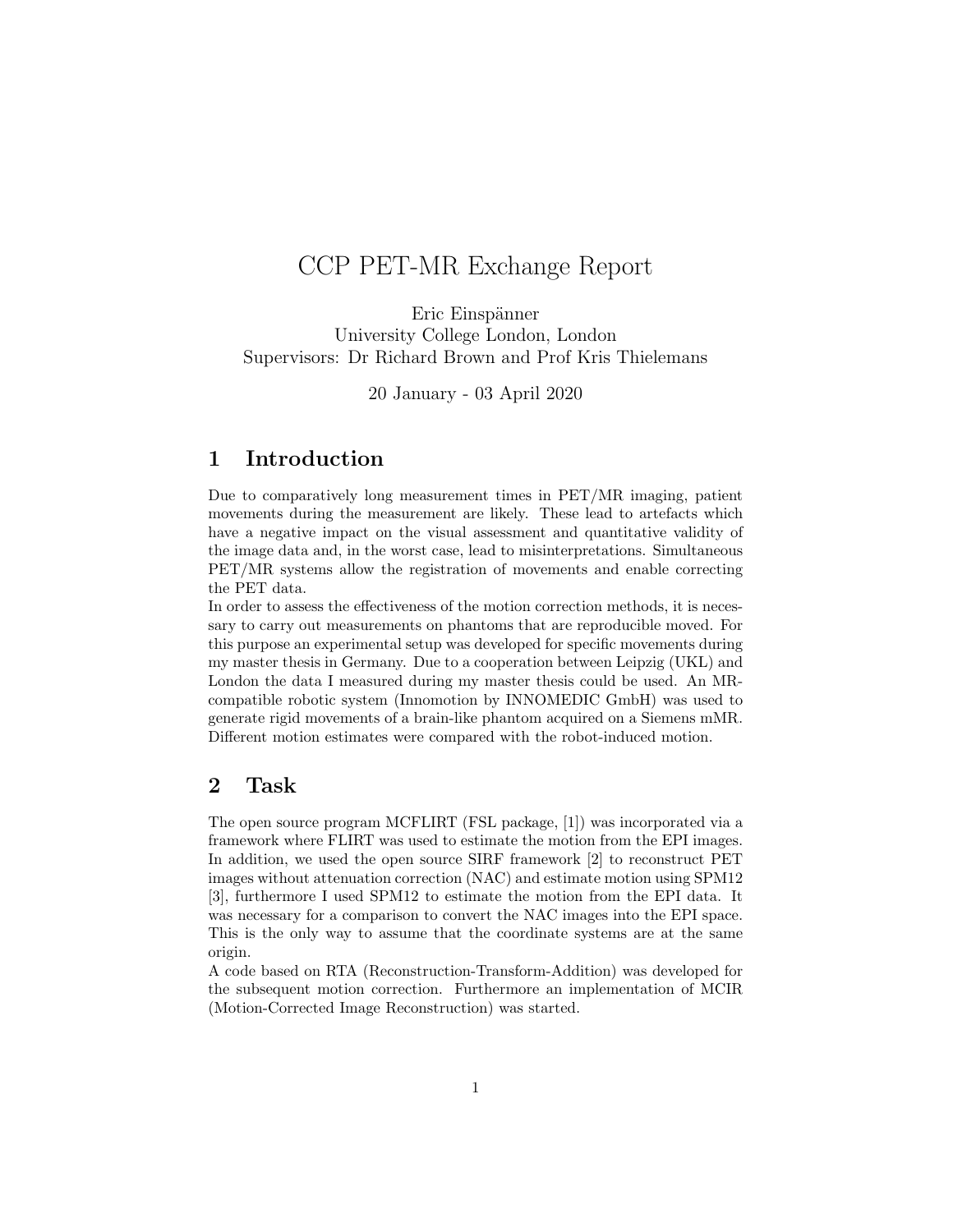# 3 Results

Various registration methods were tested based on the movement pattern (Figure 1a), a single large translation movement (Figure 1b) and a simultaneously occurring rotation and translation (Figure 1c). The given course of movement of the robotic system served as reference value. MCFLIRT (EPI-based) was compared with SIRF-SPM (NAC-based and EPI-based). In Figure 1 the different courses of motion are shown.



 $(c)$  translation + rotation

Figure 1: Three different motion pattern and the detected motion tracks.